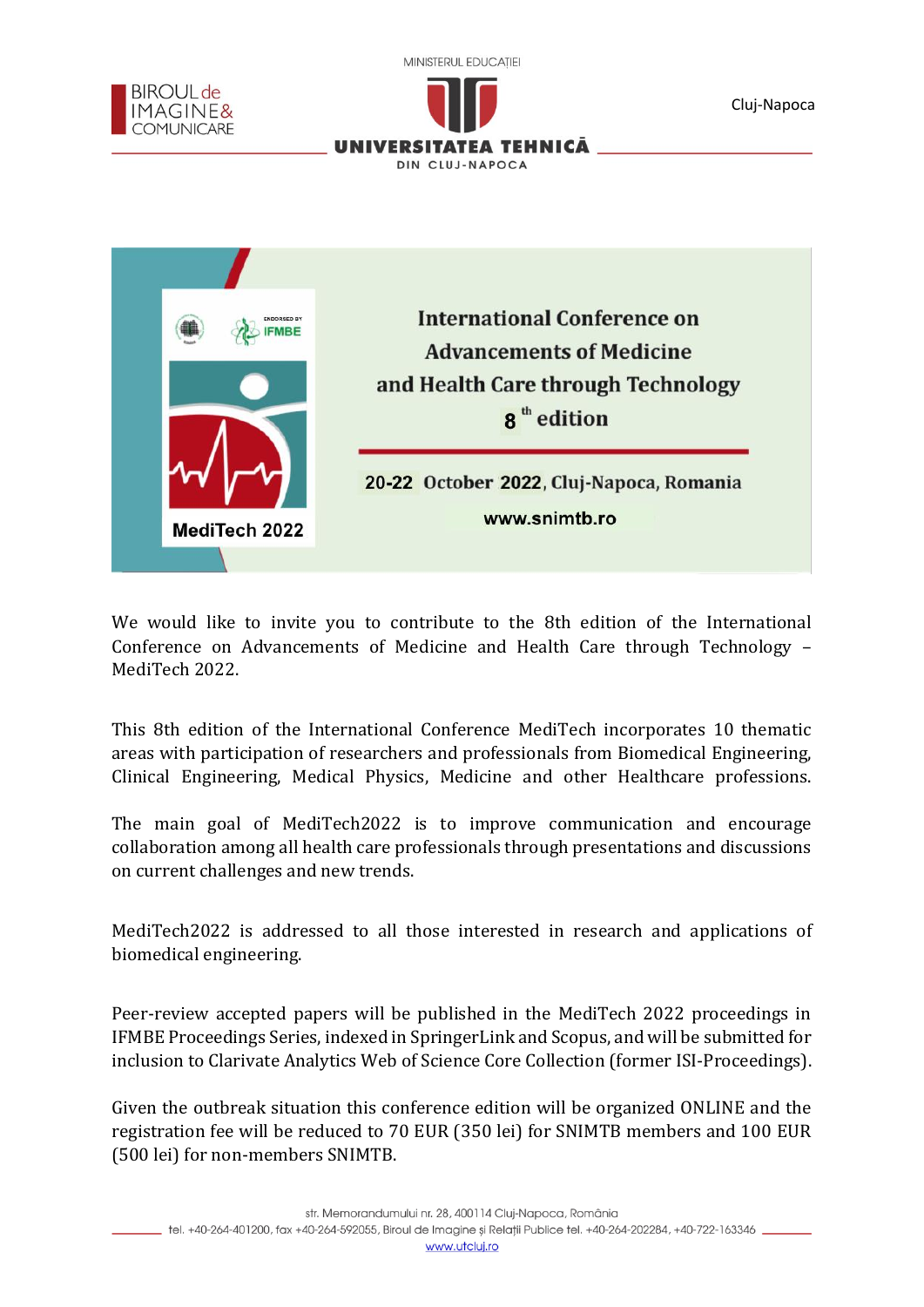



Cluj-Napoca

l

Important dates:

- September 20th, 2022 Papers Submissions
- October 1st, 2022 Notification of acceptance
- October 16th, 2022 Camera-ready papers

We are looking forward to receiving your submission and welcoming you online to our conference.

Conference web: [http://www.snimtb.ro](http://www.snimtb.ro/)

Conference email: [secretariat@snimtb.ro](mailto:secretariat@snimtb.ro)

Organizers:

- Romanian National Society for Medical Engineering and Biological Technology (SNIMTB)
- Technical University of Cluj-Napoca
- University of Medicine and Pharmacy Iuliu Hatieganu, Cluj-Napoca Partner: "Dr. Constantin Papilian" Military Emergency Hospital, Cluj-Napoca Endorsed by IFMBE - International Federation of Medical and Biological Engineering

The outcome presents the contributions of the second **International Conference on Advancements of Medicine and Health Care through Technology** (**MediTech**), held in October 2022 in Cluj-Napoca, Romania in online mode.

The papers of this Proceedings volume present new developments in

- Clinical Engineering Assesment
- Medical Devices, Measurement and Instrumentation
- Biomedical Signal Processing
- Biomedical Imaging and Image Processing
- Telemedicine and Health Care Information Systems
- Biomechanics, Robotics and Rehabilitation

str. Memorandumului nr. 28, 400114 Cluj-Napoca, România